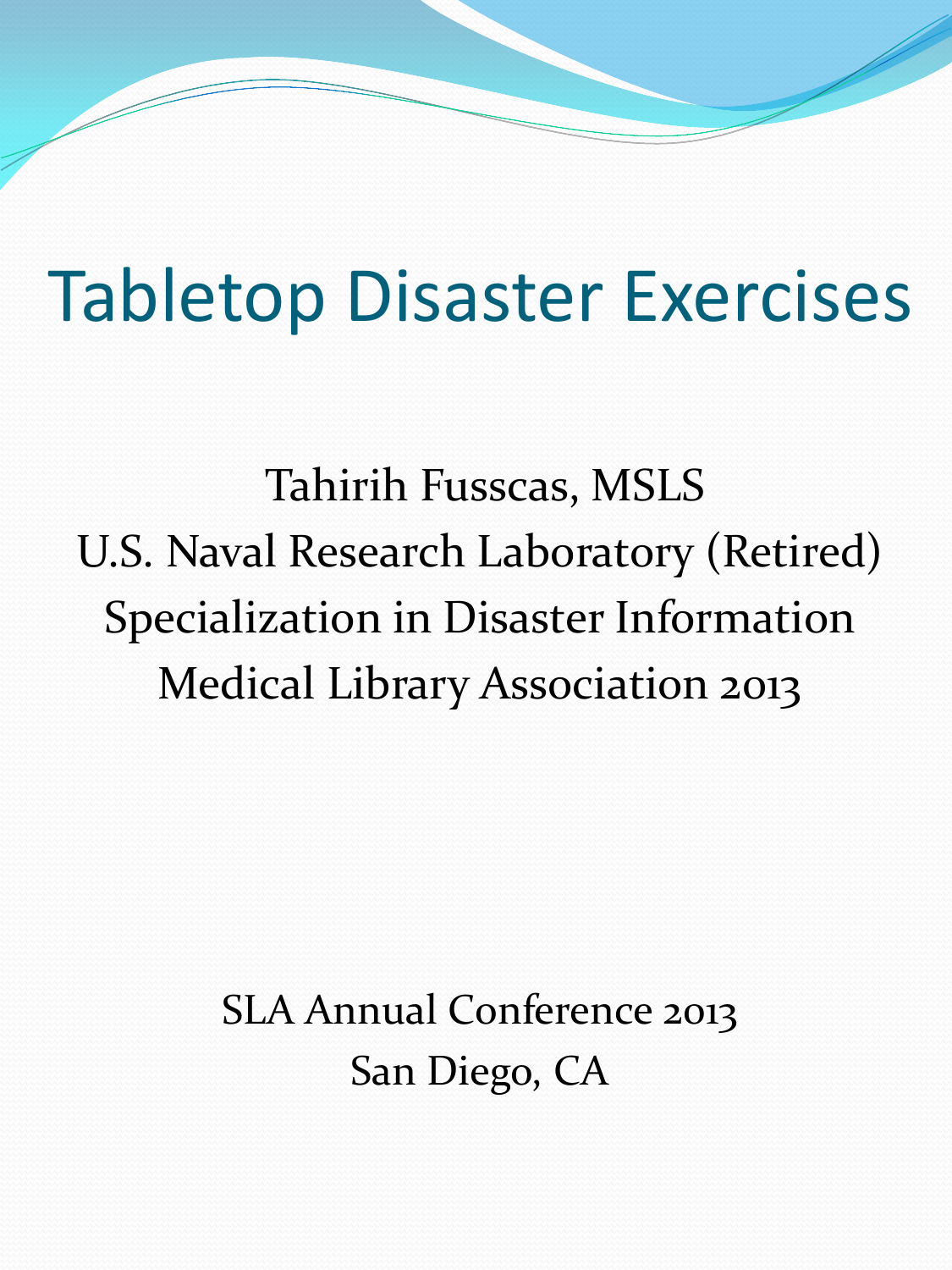



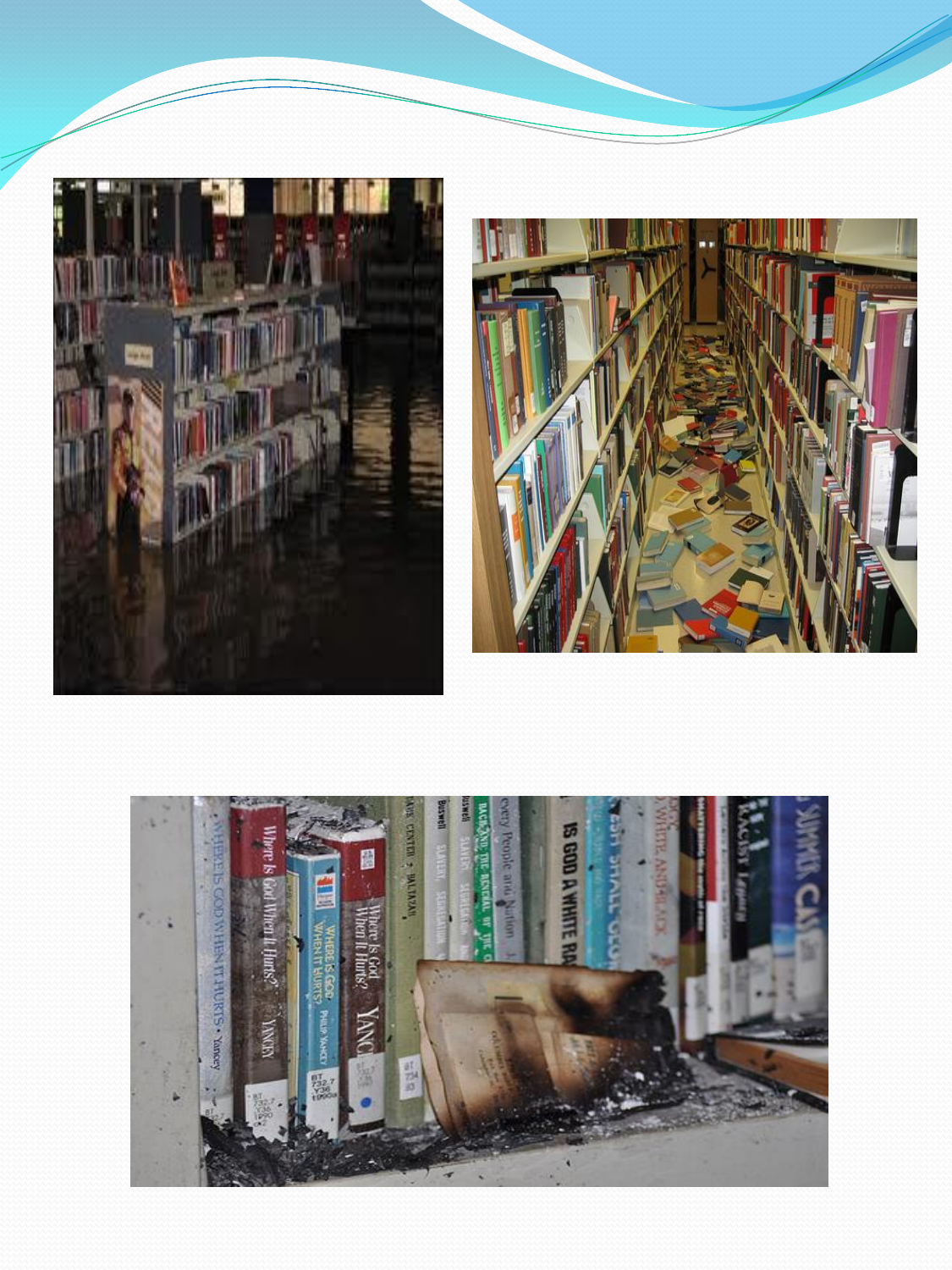# TABLETOP EXERCISE

 DEFINITION: A table-top exercise is "a focused practice activity that places the participants in a simulated situation requiring them to function in the capacity that would be expected of them in a real event. Its purpose is to promote preparedness by testing policies and plans and by training personnel….."

http://www.epa.gov/ogwdw000/wa tersecurity/tools/trainingcd/Pages/ intro.html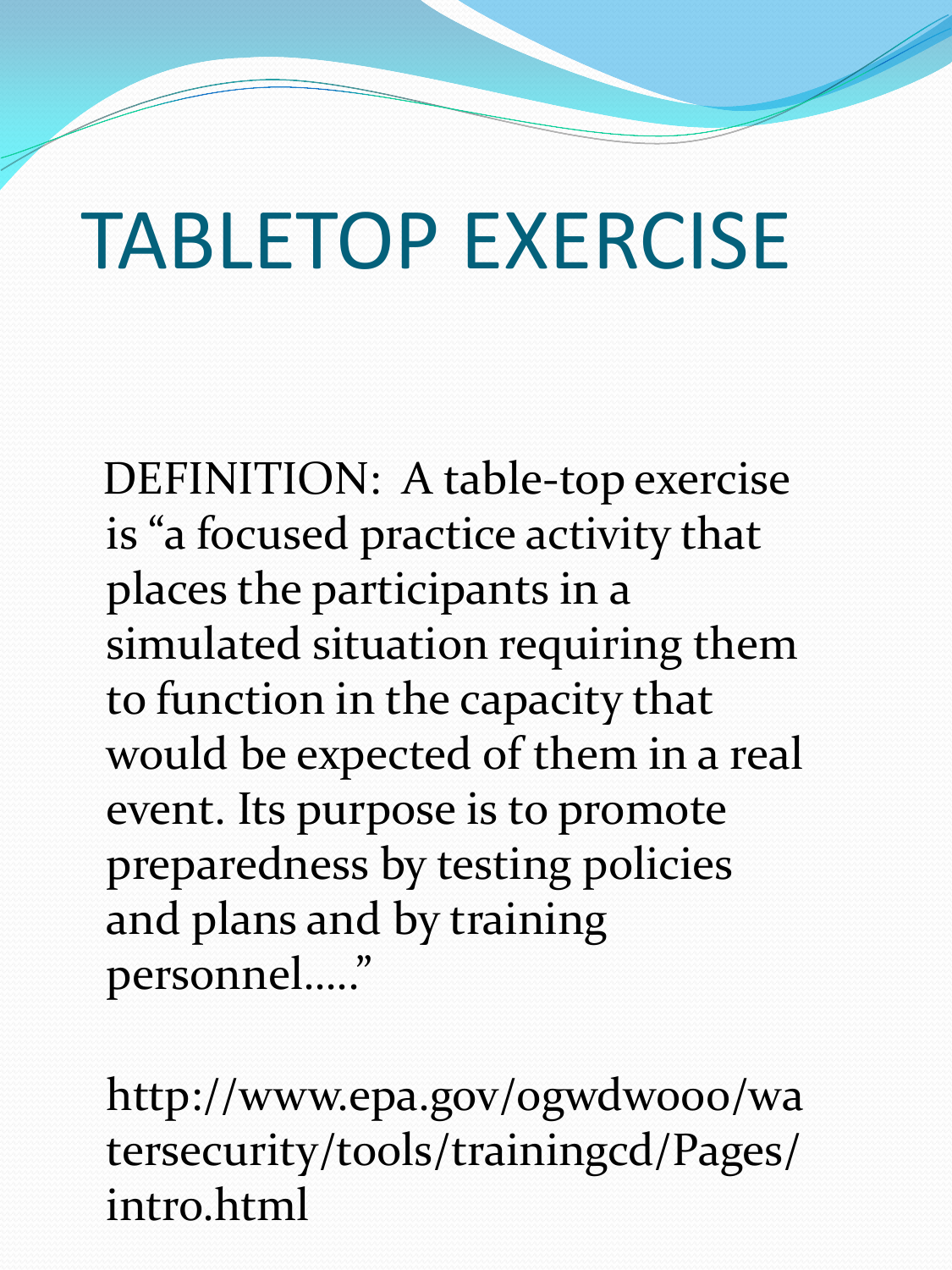# GROUND RULES

- You have 30 minutes for the exercise.
- At the end, there will be 15 minutes to go around the room. A member from each group will briefly report on lessons learned.
- Keep in mind there are no 'right' or 'wrong' answers.
- Make sure everyone gets to speak.
- Don't worry about getting through all the questions. There isn't enough time. 'Quality—not quantity.'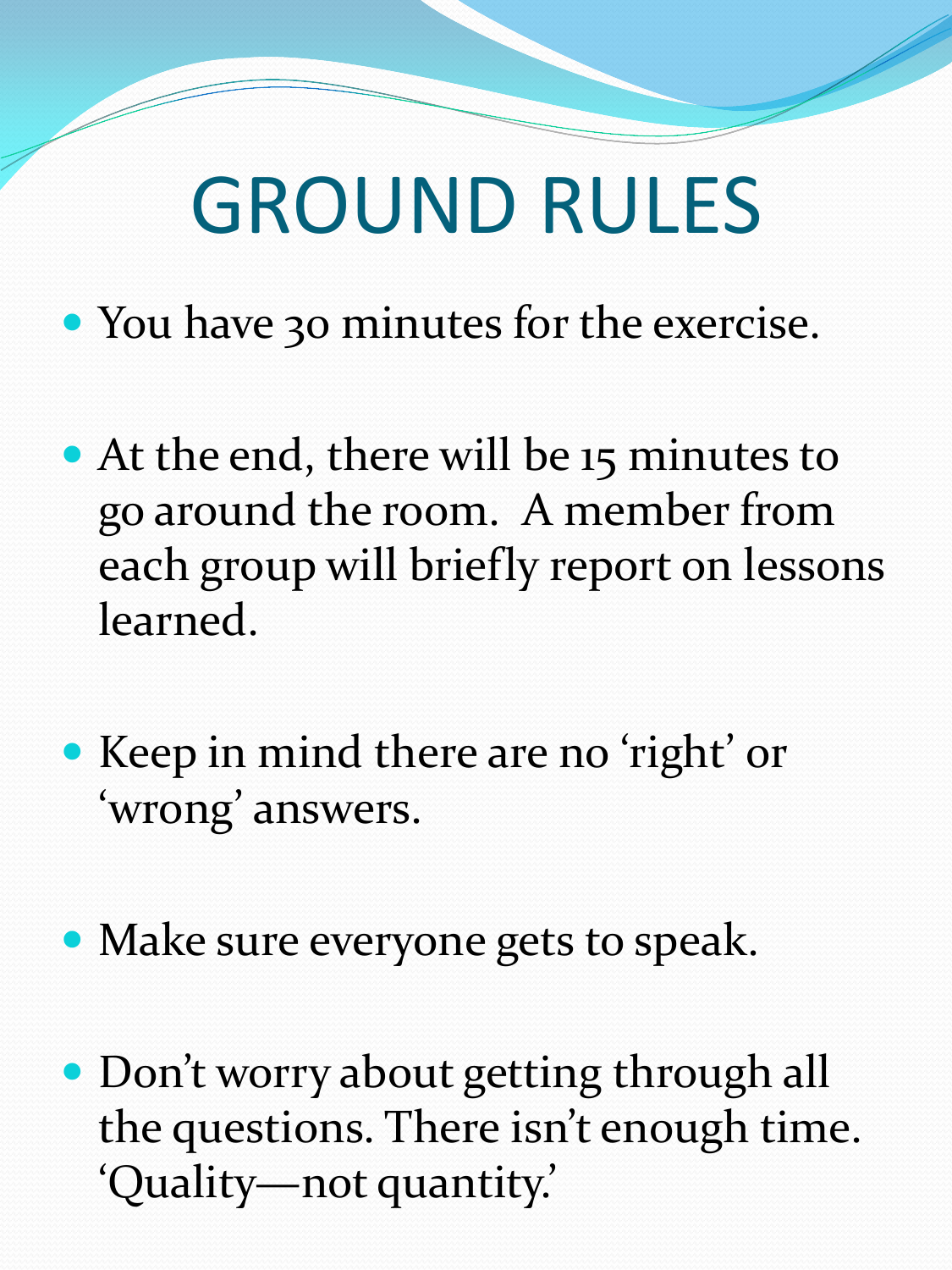## Select people for roles

- Reader Reads the tabletop instructions, scenario and the questions.
- Note-Taker Records decisions and issues. Optional: Acts as reporter to address the entire audience at the end.
- Reporter Presents the group's decisions; imagine addressing the institution's safety committee.
- Library Director Decides on priorities and makes decisions based on group input.